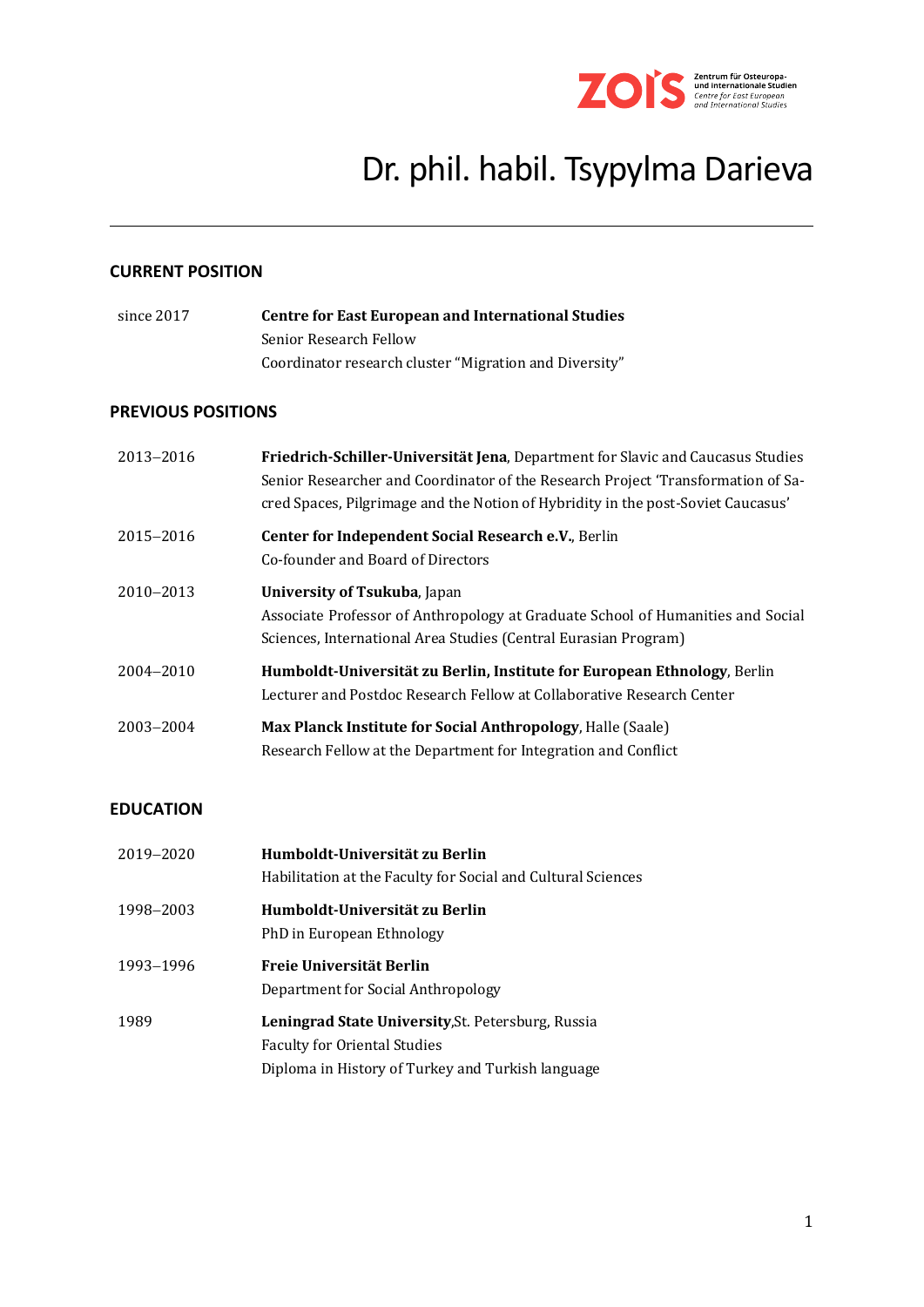

# **SELECTED PUBLICATIONS**

#### **Monographs and edited volumes**

- − 2021-2022 Homeland Pilgrimage. Roots and Routes of Transnational Engagement, book proposal submitted to Berghahn Books.
- − 2020. Urban Activism in Eastern Europe and Eurasia. Strategies and Practices, co-edited with Carola Neugebauer, Berlin: DOM Publishers.
- − 2018. Sacred Places Emergent Spaces. Religious Pluralism in the post-Soviet Caucasus, co-edited with Florian Mühlfried and Kevin Tuite, New York: Berghahn Books.
- − 2017. Sakralität und Mobilität im Kaukasus und Südosteuropa, hrsg. mit Thede Kahl und Svetoslava Toncheva, Wien: Verlag der Österreichischen Akademie der Wissenschaften.
- − 2012. Cosmopolitan Sociability. Locating Transnational Religious and Diasporic Networks, with Nina Glick-Schiller and Sandra Gruner-Domic, London: Routledge.
- − 2011. Urban Spaces after Socialism. Ethnographies of Public Places in Eurasian Cities, co-edited with Wolfgang Kaschuba and Melanie Krebs, Frankfurt: Campus Verlag.
- − 2004. Russkij Berlin. Migrants and Media in Berlin and London, Münster: LIT Verlag.

#### **Peer-reviewed Journal articles**

- − 2021. 'Placing Religious Plurality in the post-Soviet City', in: New Diversities, Special issue co-edited with Julia McBrien
- − 2020. *'Exploring Contemporary Buddhist Pilgrimage among the Mongolian-Speaking Peoples in Russia'*, Ethnographic Review, No. 2, pp. 5-13 (in Russian), with Elza-Bair-Guchinova.
- − 2019. 'Discovering 'Homeland': A New Generation of Armenian Diasporic Organisations'. Revue d'Etudes Comparatives Est-Ouest, vol. 19, no. 4: pp. 9-41.
- − 2017. *'Journey to the Future. Imaginaries and Motivations for Homeland Trips to Armenia*'. Global Networks Journal vol. 17, no. 3: pp. 423-440.
- − 2016. *['Global Cosmopolitanism/ Global Cosmopolitans'](http://onlinelibrary.wiley.com/book/10.1002/9781118663202)*. Willey Blackwell Encyclopedia of Race, Ethnicity and Nationalism, edited by John Stone et al., Oxford.
- − 2016. *'The Boneless Saint from Baku: Exploring the Shia Muslim Pilgrimage in a Secular City*'. Religion, State and Church vol. 2 (34): pp. 203-225 (in Russian).
- − 2016. *'Prayer House or a Cultural Center? Restoring a Mosque in post-socialist Armenia'*. Central Asian Survey vol. 35: pp. 292-308.
- − 2015. *'Modernizing the Waterfront: Urban Green, Built Environment and Social Life in Baku'*. Leibnitz Institut für Länderkunde, Europa Regional 1-2: pp. 65-79.
- − 2011. *'Defining Cosmopolitan Sociability. Locating Transnational Religious and Diasporic Networks',* with Nina Glick-Schiller and Sandra Gruner-Domic. Ethnic and Racial Studies vol. 34, no. 3: pp. 399-418.
- − 2011*. 'Rethinking Homecoming. Diasporic Cosmopolitanism in Post-socialist Armenia'*. Ethnic and Racial Studies vol. 34, no. 3: pp. 490-508.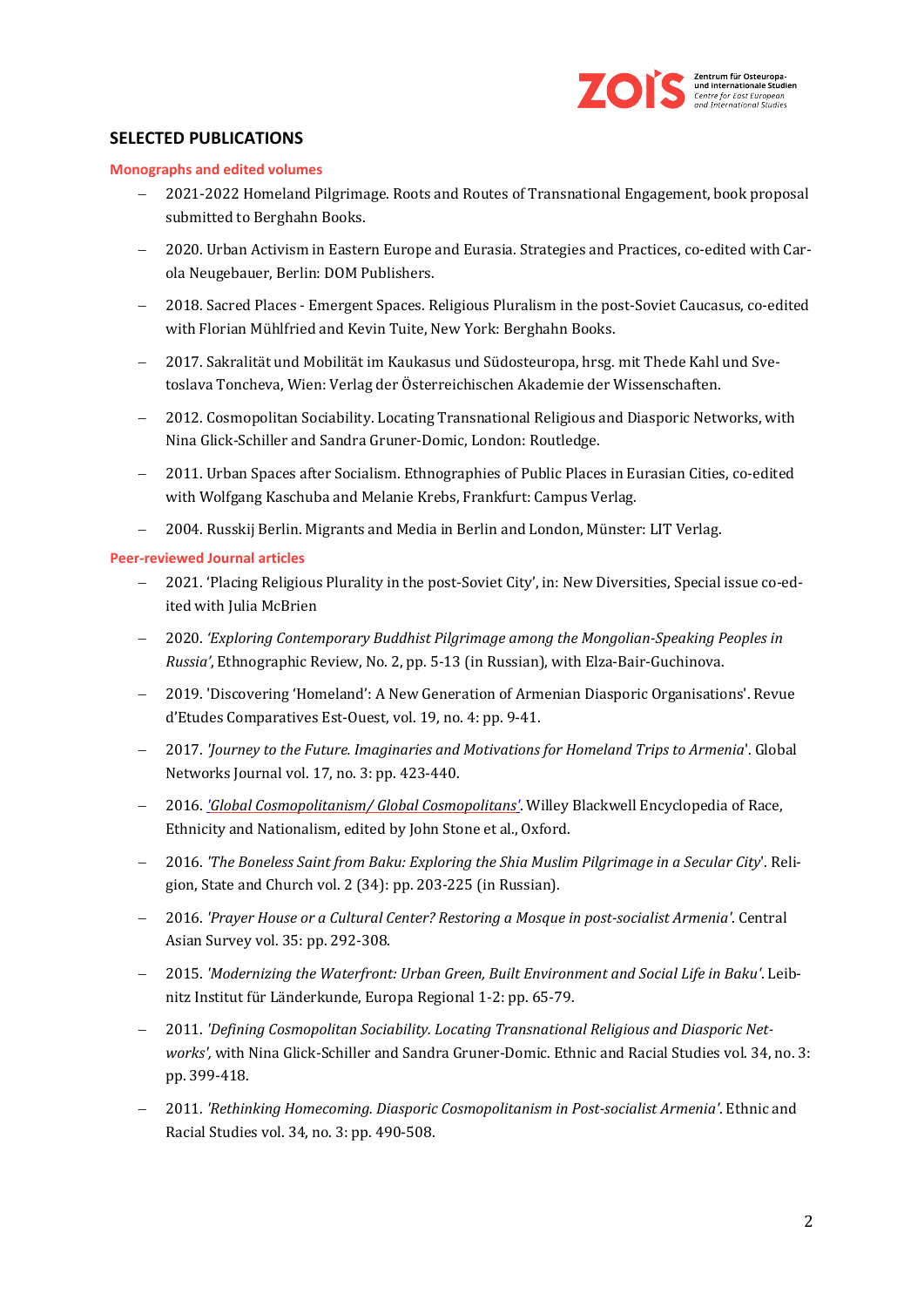

#### **Book chapters**

- − 2020. '*Introduction. Overcoming the Distance'*, in: Urban Activism in Eastern Europe and Eurasia. Strategies and Practices, with Carola Neugebauer, Berlin: DOM Publishers, pp. 6-21.
- − 2018. *'Introduction'*. In: Sacred Places-Emerging Spaces: Religious Pluralism in the post-Soviet Caucasus, co-edited with F. Mühlfried and K. Tuite, New York: Berghahn Books, pp. 1-17.
- − 2018. *'Between 'Great' and 'Little' Traditions? Situating Shia Saints in contemporary Baku'*. In: Sacred Places, Emerging Spaces: Religious Pluralism in the post-Soviet Caucasus, co-edited with F. Mühlfried and K. Tuite, New York: Berghahn Books, pp. 19-45.
- − 2017. *'Einleitung'.* In: Sakralität und Mobilität im Kaukasus und Südosteuropa, hrsg. mit T. Kahl und S. Toncheva, Wien: Verlag für Österreichische Akademie der Wissenschaften, S. 5-16.
- − 2015. *'Kontaktraum Kaukasus. Sprachen, Religionen, Völker und Kulturen'*, mit Florian Mühlfried. Osteuropa Zeitschrift 7-10, S. 45-70.
- − 2013. *'Between Long-Distance Nationalism and 'Rooted' Cosmopolitanism? Armenian-American Engagement with their Homeland*'. In: East European Diaspora, Migration and Cosmopolitanism, edited by Ulrike Zieme, London: Routledge, pp. 25-40.
- − 2007. *'Migrationsforschung in der Ethnologie'*. In: Ethnizität und Migration. Einführung in Wissenschaft und Arbeitsfelder, hrsg. von Brigitte Schmidt-Lauber, Berlin: Reimer-Verlag, S. 69-94.

#### **ZOiS Publications**

- − 2021 ['Faith and state: Religious Competition in Georgia'](https://en.zois-berlin.de/publications/faith-state-and-religious-competition-in-georgia). ZOiS Report 1/2021 (January 2021)
- − 2020 ['Faith and state: Governing Religious Plurality in Post-Soviet Azerbaijan'.](https://en.zois-berlin.de/publications/faith-and-state-governing-religious-plurality-in-post-soviet-azerbaijan) ZOiS Report 3/2020 (Juli 2020)
- − 2020 ['Religious diversity as a challenge on Georgia's path to Europe?'.](https://en.zois-berlin.de/publications/religious-diversity-as-a-challenge-on-georgias-path-to-europe) ZOiS Spotlight 44/2020 (02.12.2020)
- − 2020 ['Religion and State in the South Caucasus during the Covid-19 pandemic'](https://en.zois-berlin.de/publications/religion-and-state-in-the-south-caucasus-during-the-covid-19-pandemic). ZOiS Spotlight 20/2020 (20.05.2020)
- − 2019. ['Life between two worlds: labour migrants in Russia'](https://en.zois-berlin.de/publications/zois-spotlight/archiv-2019/life-between-two-worlds-labour-migrants-in-russia). ZOiS Spotlight 46/2019
- − 2019. ['Secularism and Islam: new religious education in Azerbaijan'](https://en.zois-berlin.de/publications/zois-spotlight/archiv-2019/secularism-and-islam-new-religious-education-in-azerbaijan). ZOiS Spotlight 40/2019.
- − 2019. ['Commemorating the Armenian Genocide after the Velvet Revolution'.](https://en.zois-berlin.de/publications/zois-spotlight/archiv-2019/commemorating-the-armenian-genocide-after-the-velvet-revolution) ZOiS Spotlight 16/2019.
- − 2018. ['Azerbaijan celebrates its secular legacy'](https://en.zois-berlin.de/publications/zois-spotlight/archiv-2018/azerbaijan-celebrates-its-secular-legacy). ZOiS Spotlight 23/2018.
- − 2018. ['Migration and a new patriotism in Armenia'.](https://en.zois-berlin.de/publications/zois-spotlight/archiv-2018/migration-and-a-new-patriotism-in-armenia) ZOiS Spotlight 2/2018.

#### **Other Publications**

− 2021 Aserbaidschans religiöse Landschaft und seine Religionspolitik, in 'Religion und Gesellschaft in West und Ost', February

#### **RESEARCH AWARDS**

2021−2022 **BMBF Project in cooperation with Centre for Social Sciences (Georgia)** Migration and Remittances between EU and Eastern Partnership Countroes (RemitEU) 36.000 EUR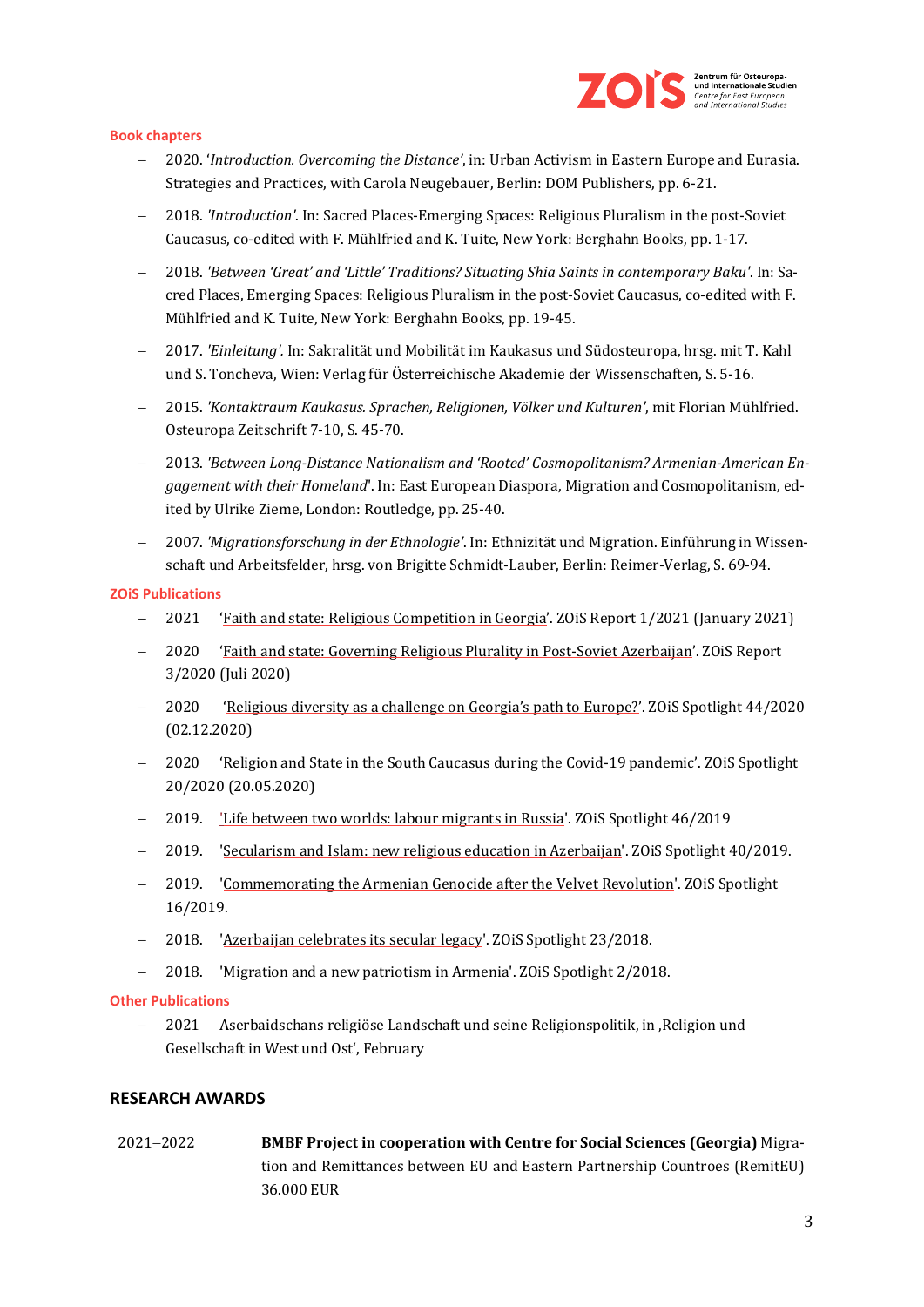

| 2016–2018 | DAAD (German Academic Exchange Service), two-year grant for developing Ost-<br>partnerschaft between Yerevan State University and Friedrich Schiller Universität<br>Jena (10.000 EUR)                                       |
|-----------|-----------------------------------------------------------------------------------------------------------------------------------------------------------------------------------------------------------------------------|
| 2010-2011 | <b>JSPS (Japan Society for the Promotion of Science)</b> two year grant as Principle<br>Investigator for the research project: 'Revival of Religion? Transnational Sacred<br>Places in South Caucasian Cities' (20.000 EUR) |
| 2008–2012 | <b>DFG (German Research Foundation)</b> four-year research project 'Politics of Iden-<br>tities in the South Caucasus' as a part of Collaborative Research Center 640 (950.00)                                              |

# **KNOWLEDGE EXCHANGE & OUTREACH**

mio EUR)

- − 2020 **Red Square Festival** (10/2020) Workshop "Mapping Russkij Berlin" Live-X3 Podcast zum Thema Russlanddeutsche und Mapping Russian Berlin
- − 2020 **3Sat Kulturdoku** Expert Adviser for documentary film 100 Jahre Berlinograd. Der russische Mythos an der Spree 11/2020)
- − 2020 **3SAT** Kulturzeit, Krieg in Berg-Karabach, Expert interview (13.11.2020)
- − 2020 **Podcast Roundtable Osteuropa** 'Urbaner Aktivismus und sozialer Protest in postsowjetischen Städten'. 15/2020 mit Nadja Douglas und Carola Neugebauer (14.05.2020)
- − 2020 **Online Discussion** Centre for East European and International Studies (11/2020) Living together before and after the Karabakh war?
- − 2020 **Volksbühne** Platform East (Berlin, 01/2020) Moderator of the podium discussion Urban Activism in Eastern Europe
- − 2020 **Diakonisches Werk Schleswig-Holstein** (09/2020) Emigration und Remigration am Beispiel Armeniens at Workhsop Arbeitsinhalte und Handlungsmöglichkeiten der unabhängigen freiwilligen Perspektiv- und Rückkehrberatung am Beispiel Armeniens
- − 2018 **CaucasusWatch** Es wäre noch zu früh über eine außenpolitische Wende in Armenien zu sprechen, Interview für (12.05.2018).
- − 2018 **Rbb-Inforadio** Am Rande Europas: Was wird aus den Staaten des Südkaukasus? (ZOIS 30.09.2018).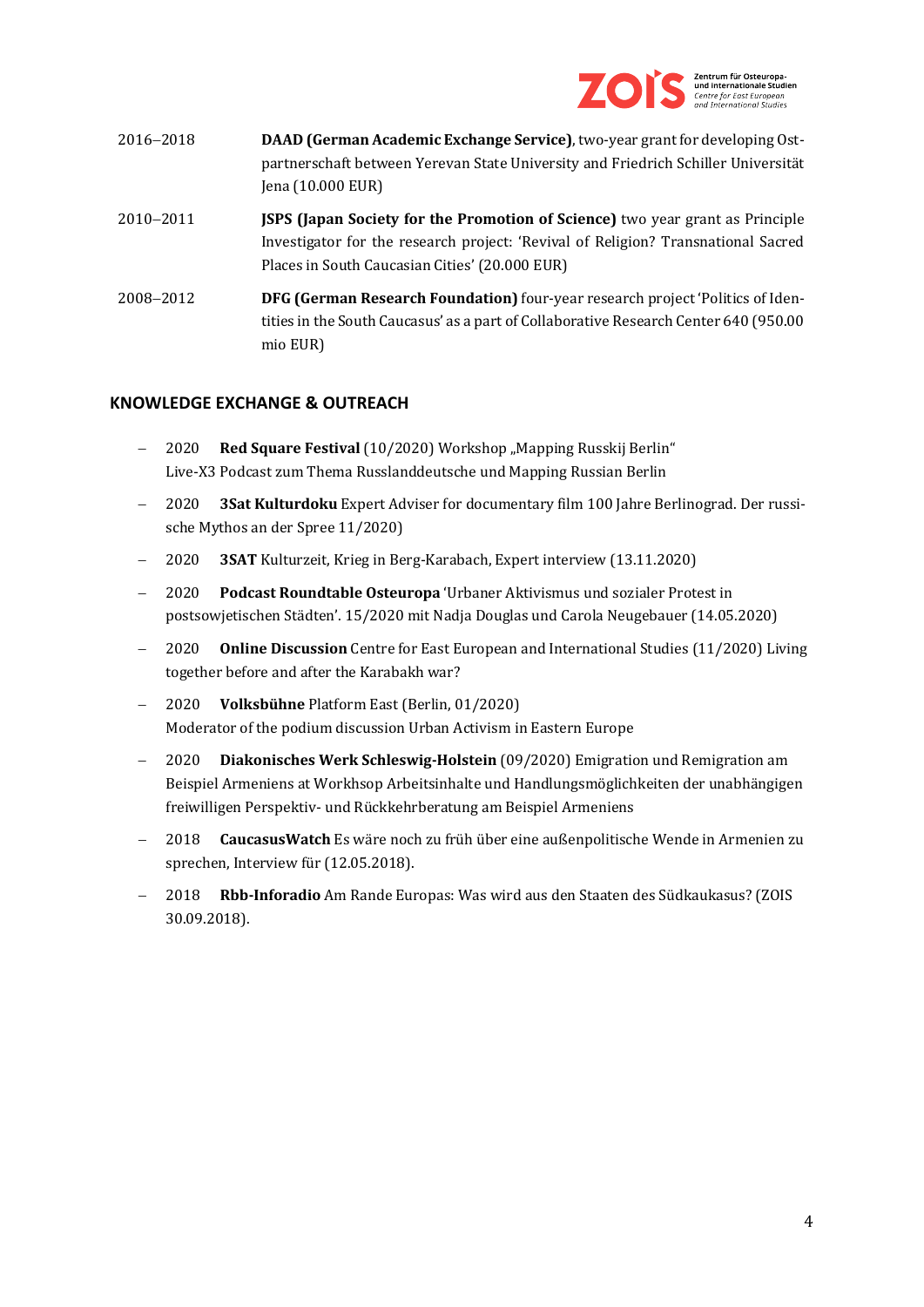

# **CONFERENCES & WORKSHOP ORGANISATION**

| <b>Workshops and Panels</b> |  |
|-----------------------------|--|
|                             |  |

| 2020 | Workshop at Wissenschaftskolleg Berlin<br>Religious Activism. Mobilizing and Mediating the Religious in Eastern Europe and<br>Caucasus, with Jenane Kormina (HSE, St. Petesburg) and Regina Elsner (ZOIS)  |
|------|------------------------------------------------------------------------------------------------------------------------------------------------------------------------------------------------------------|
| 2020 | ASEEES, Association for Slavic, East European, & Eurasian Studies (11/2020)<br>2020 Annual Convention, Panel Mobility, Identity and Performance in the South<br>Caucasus, with Heather DeHaan              |
| 2020 | Centre for East European and International Studies (ZOiS)<br>ZOIS Caucasus Network Round table                                                                                                             |
| 2020 | Centre for East European and International Studies (ZOiS)<br>ZOIS Caucasus Network Anti-corruption measures in the South Caucasus des ZOIS<br>Caucasus Network in Kooperation mit der Bertelsmann Stiftung |
| 2019 | <b>CESS, Central Eurasian Studies Society the 20th Annual Conference, October 10-</b><br>13, Religious Pluralisation in Urban Environment double panel ANT 4-5 with<br>Ketevan Khutsishvili                |
| 2018 | <b>ZOIS Workshop</b> Overcoming the Distance. 'Urban Pioneers' in Eastern Europe",<br>(23.10.2018) with Tatiana Golova (ZOiS)                                                                              |

## **TEACHING**

| August 2020 | Europa-Universität Viadrina                                                         |
|-------------|-------------------------------------------------------------------------------------|
|             | Summer School Viadrinicum Transectorial Lab - (Post) Migration.                     |
|             | (Dis)-integrative Encounters                                                        |
| 2016–2020   | <b>Humboldt-Universität zu Berlin, Institute for Asia and Africa Studies</b>        |
|             | MA course Themen und Debatten der Zentralasien-Forschung ("Kaukasusstudien          |
|             | aus sozial- und kulturanthropologischer Perspektive", Migration und Diaspora, Post- |
|             | socialist Urban Transformation in the Caucasus and Central Asia)                    |
|             | MA course Projektvorbereitung (mod. 4)                                              |

### **PROFESSIONAL SERVICES**

| 2020-2023 | Associated Partner and Advicer in Erasmus and Strategic Partnership for Higher<br>Education "GloCalEast, Migration, Diaspora and Border Studies in Eastern Europe"      |
|-----------|-------------------------------------------------------------------------------------------------------------------------------------------------------------------------|
| 2021-2024 | Member of the Advisory Board in BMBF Research Project<br>Perspektiven und Herausforderungen des neuen<br>EU-Außenpolitikansatzes at Friedrich-Schiller University, Jena |
| 2016-2017 | Co-founder and Board of Directors Berlin CISR e.V.<br>(Center for Independent Social Research)                                                                          |
| 2019-2020 | Member of Advisory Board / Bertelsmann Stiftung project<br>"Anti-corruption Measurements in the South Caucasus"                                                         |